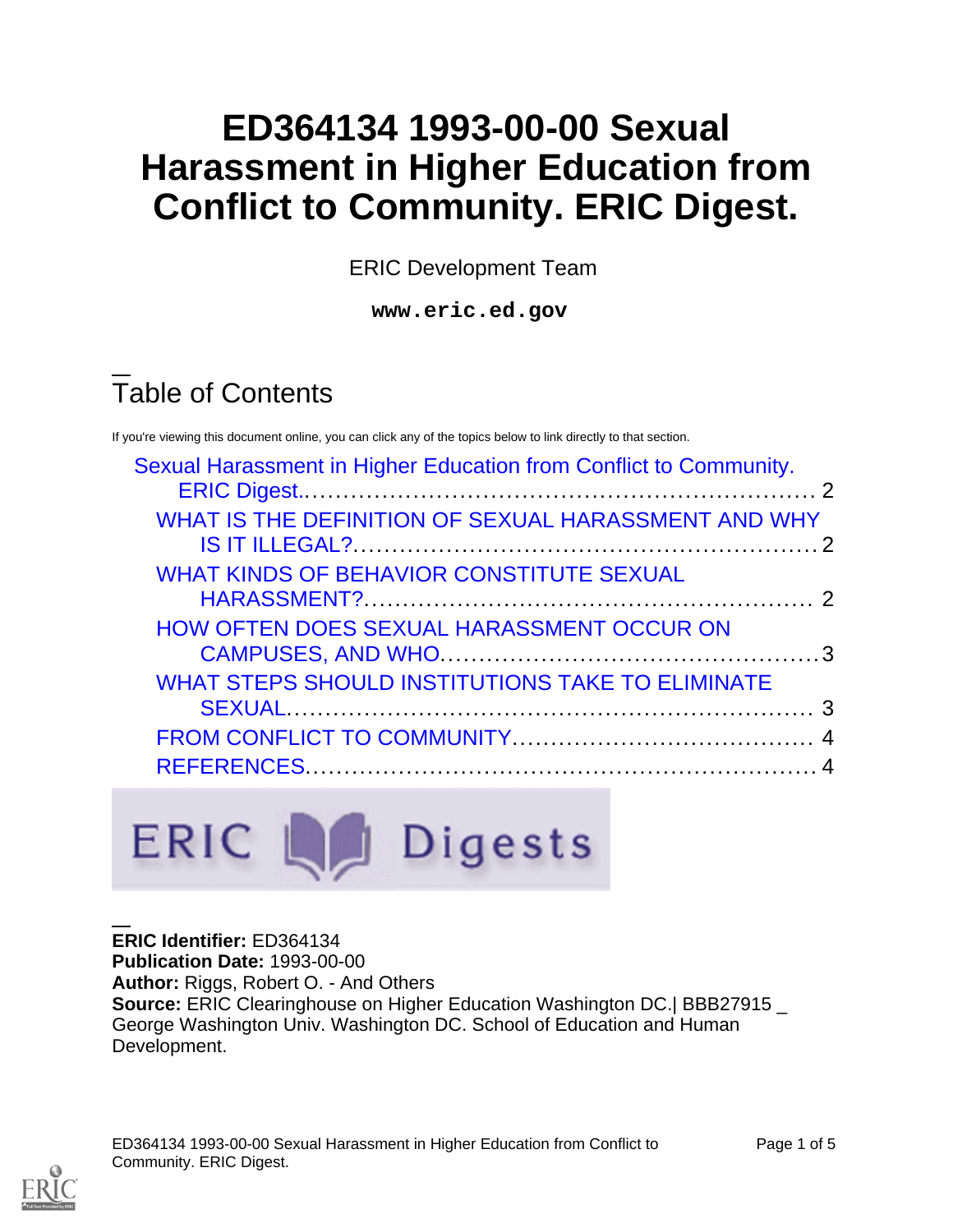# <span id="page-1-0"></span>Sexual Harassment in Higher Education from Conflict to Community. ERIC Digest.

THIS DIGEST WAS CREATED BY ERIC, THE EDUCATIONAL RESOURCES INFORMATION CENTER. FOR MORE INFORMATION ABOUT ERIC, CONTACT ACCESS ERIC 1-800-LET-ERIC

Colleges and universities are expected to provide learning and working environments wherein all members of academic communities may pursue their studies, scholarship and work without bias or intimidation. The specter of sexual harassment is inimical to this end.

Since the impact and scope of the sexual harassment problem on college campuses first were recognized during the early 1980s, an enormous amount of attention has been focused on the problem. Campuses have developed policies, procedures, extensive training programs, and materials that seek to identify and prevent sexual harassment and promoted conferences and symposia addressing the problem. Yet, in spite of these substantial initiatives and perhaps as a result of heightened awareness of sexual harassment as a problem (or perhaps more people alleging harassment), the frequency of complaints on college and university campuses has increased.

#### <span id="page-1-1"></span>WHAT IS THE DEFINITION OF SEXUAL HARASSMENT AND WHY IS IT ILLEGAL?

Unwelcome sexual advances, requests for sexual favors, and other verbal or physical conduct of a sexual nature constitute sexual harassment when (1) submission to such conduct is made explicitly or implicitly a term or condition of an individual's employment, (2) submission to or rejection of such conduct by an individual is used as a basis for employment decisions affecting such individual, or (3) such conduct has the purpose or effect of unreasonably interfering with an individual's work performance or creating an intimidating, hostile, or offensive working environment.

Sexual harassment is a form of sexual discrimination and is prohibited by federal laws. Title VII of the Civil Rights Act of 1964 and Title IX of the Education Amendment of 1972 are the federal statutes under which are brought the majority of sexual harassment complaints against higher education institutions and their employees. The Civil Rights Act of 1991 provides additional rights and remedies to sexual harassment complainants.

### <span id="page-1-2"></span>WHAT KINDS OF BEHAVIOR CONSTITUTE SEXUAL HARASSMENT?

Sexually harassing behaviors encompass a broad range of actions, including

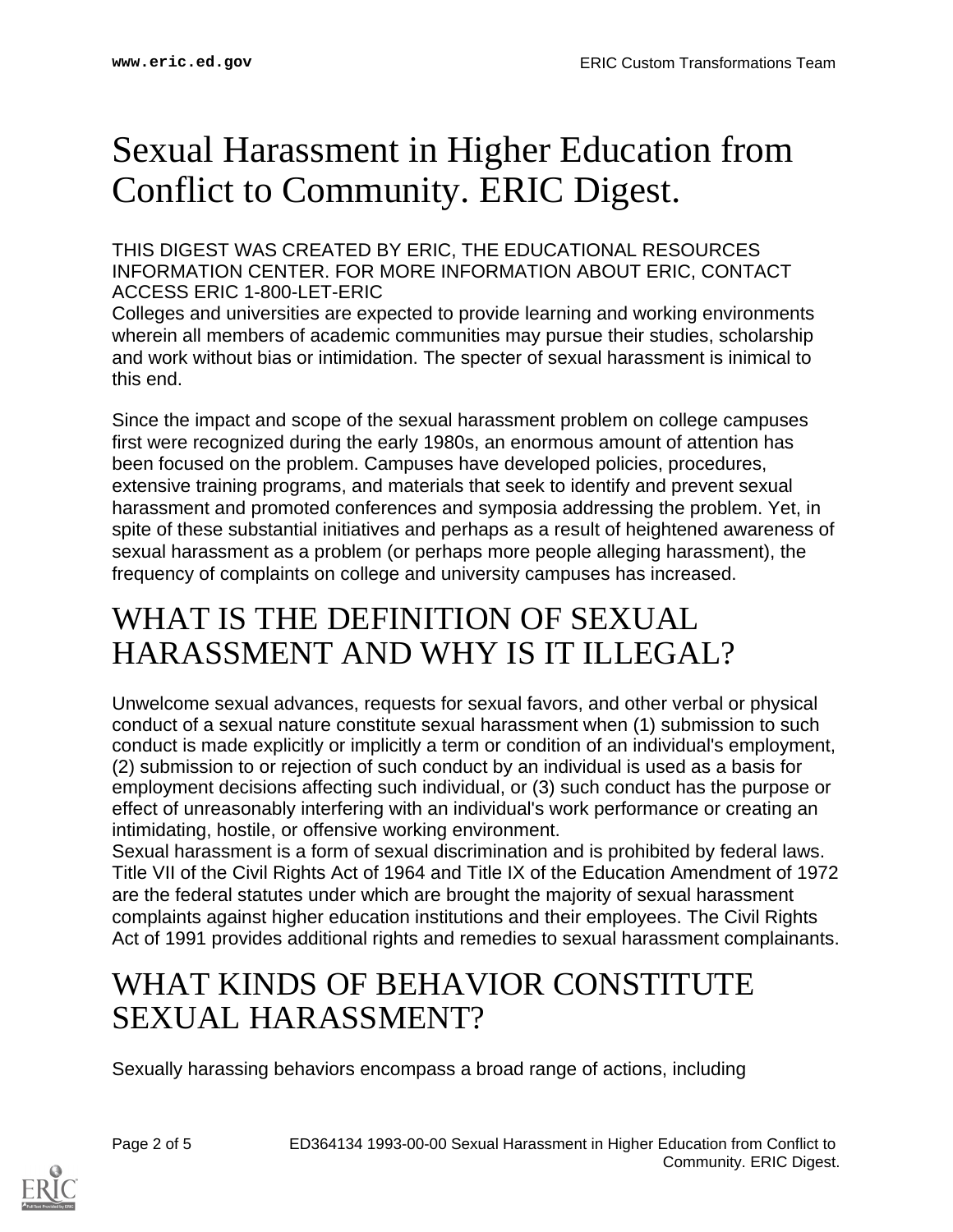unwelcome sexual advances or requests for sexual favors when the acceptance or rejection of such actions serves as a basis for academic or employment decisions. Sexual harassment behavior also includes conduct that interferes with a student's or employee's performance by allowing the existence of a hostile working or learning environment.

More specifically, sexually harassing behavior includes the following: (1) gender harassment, including sexist statements and behavior that convey insulting, degrading, or sexist attitudes; (2) seductive behavior encompassing unwanted, inappropriate, and offensive physical or verbal sexual advances; (3) sexual bribery, involving solicitation of sexual activity or other sex-linked behavior by promise of reward; (4) sexual coercion of sexual activity or other sex-linked behavior by threat of punishment; and (5) sexual assault, attempted rape, and rape (Fitzgerald et al. 1988).

### <span id="page-2-0"></span>HOW OFTEN DOES SEXUAL HARASSMENT OCCUR ON CAMPUSES, AND WHO

ARE THE VICTIMS?While all members of the academic community are potential victims of unwelcome sexual behavior, the majority of complainants are female students, faculty, and staff. Dziech and Weiner report that 20 to 30 percent of undergraduate female students are the victims of some form of sexual harassment by at least one of their professors during their undergraduate years (1984), and Ernest Boyer reported that more than 60 percent of the presidents surveyed at large research and doctorate institutions said sexual harassment is a problem (1990).

When the definition of harassment is expanded to include sexist remarks and other forms of gender harassment, the incidence rate among undergraduate women exceeds 75 percent. Fitzgerald et al. reported approximately 50 percent of women at one university and nearly 76 percent at another university indicated that they had experienced some form of harassing behavior during their careers (1988). Paludi and Barickman suggest that, because of power structures and cultural biases within the academy, women are overwhelmingly the targets of sexual harassment and, although a profile has not been empirically established, nearly all harassers are male (1991c).

### <span id="page-2-1"></span>WHAT STEPS SHOULD INSTITUTIONS TAKE TO ELIMINATE SEXUAL

HARASSMENT FROM THE ACADEMY?Members of institutional boards of governance and college and university administrators must provide strong support of programs to eliminate sexual harassment if this blight is to be removed from the academy. Among the most important steps that institutional leaders must take to this end are: (1) carefully drafted definitions of what constitutes sexual harassment and clear policies that prohibit such actions; (2) accessible grievance procedures that are communicated to and

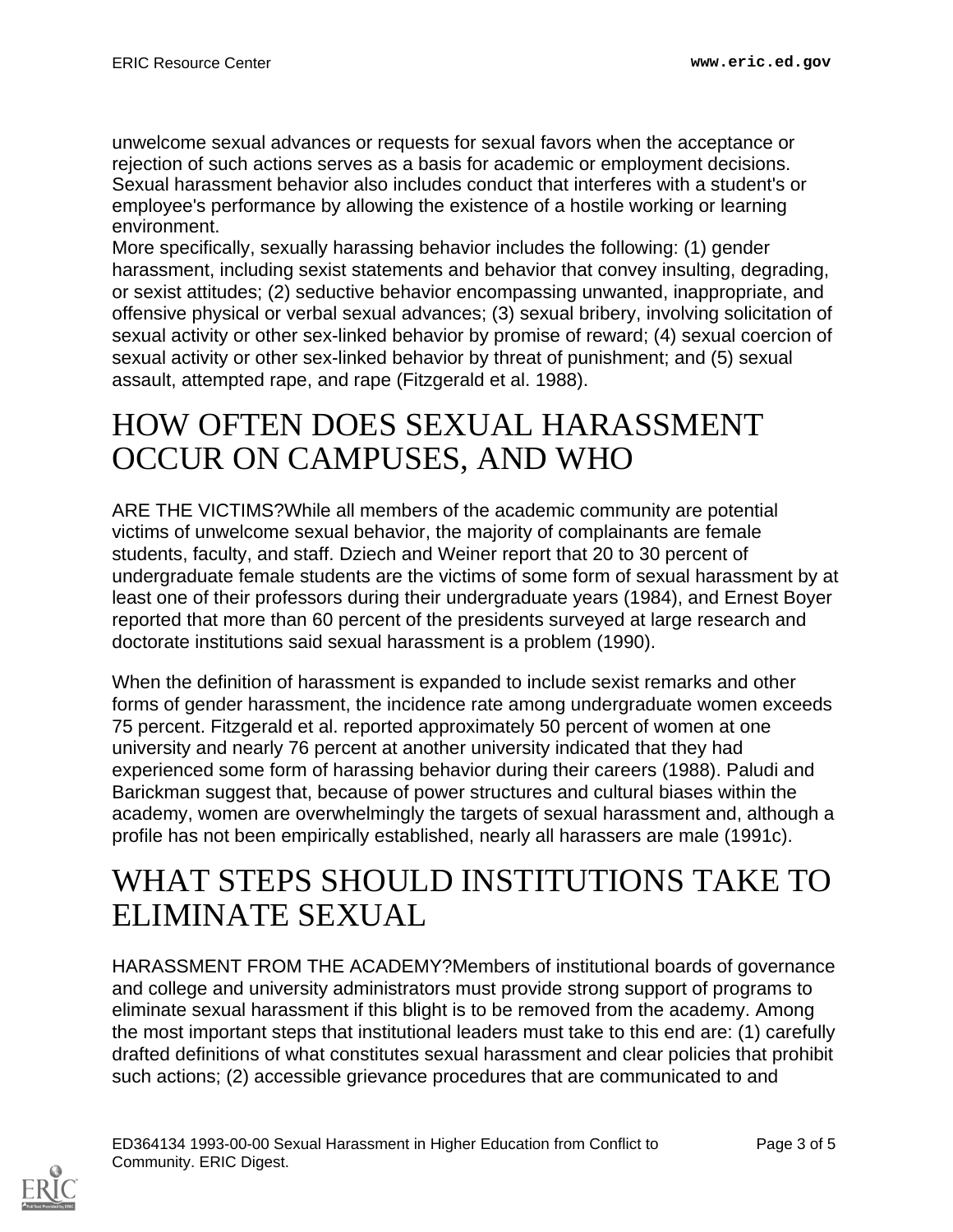understood by all members of the academic community; and (3) ongoing efforts to educate the campus community about the nature of sexual harassment and its destructive impact within the community. Taken together, these three steps represent the best practice that institutions have experienced after more than a decade of aggressive response to the problem.

## <span id="page-3-0"></span>FROM CONFLICT TO COMMUNITY

The nation's colleges and universities occupy roles in our culture that impose unique expectations and opportunities. They are obligated to serve as moral exemplars by embracing diversity and inclusiveness while providing an environment free of debilitating harassment. They must lead by example in eliminating gender inequities among all segments of the academic community. They have also the important opportunity to shape the future by forging an ethos of enfranchisement, equity, and care. In no other institution in American society are these expectations and opportunities more clearly focused than in institutions of higher education.

#### <span id="page-3-1"></span>REFERENCES

Bayly, S. 1990. "Meritor and Related Cases." Synthesis: Law and Policy in Higher Education: 114-19.

Boyer, E.L. 1990. A Special Report. Campus Life: In Search of Community. Princeton, N.J.: The Carnegie Foundation for the Advancement of Teaching.

Cole, E., ed. 1990. Sexual Harassment on Campus: A Legal compendium. 2d ed. Washington: National Association of College and University Attorneys.

Dziech, B.W., and L. Weiner. 1984. The Lecherous Professor: Sexual Harassment on Campus. Boston: Beacon Press.

Fitzgerald, L., S. Shullman, N. Bailey, M. Richards, J. Swecker, Y. Gold, M. Ormerod, and L. Weitzman. 1988. "The Incidence and Dimensions of Sexual Harassment in Academia and the Workplace." Journal of Vocational Behavior 32: 152-75.

Hughes, J.O., and B.R. Sandler. 1986. In Case of Sexual Harassment: A Guide for Women Students, We Hope It Doesn't Happen to You, but if It Does.... Booklet published by the Project on the Status of Women. Washington, D.C.: Association of American Colleges. ED 268 920. 9 pp. MF-01; PC-01.

Olswang, S. 1992. "Reassessing Effective Procedures in Cases of Sexual Harassment." New Directions for Institutional Research No. 76. San Francisco: Jossey-Bass.

Paludi, M.A., ed. 1990. "The Student in the Back Row: Avoiding Sexual Harassment in the Classroom." In Ivory Power: Sexual Harassment on Campus, 281-86. Albany: State University of New York Press.